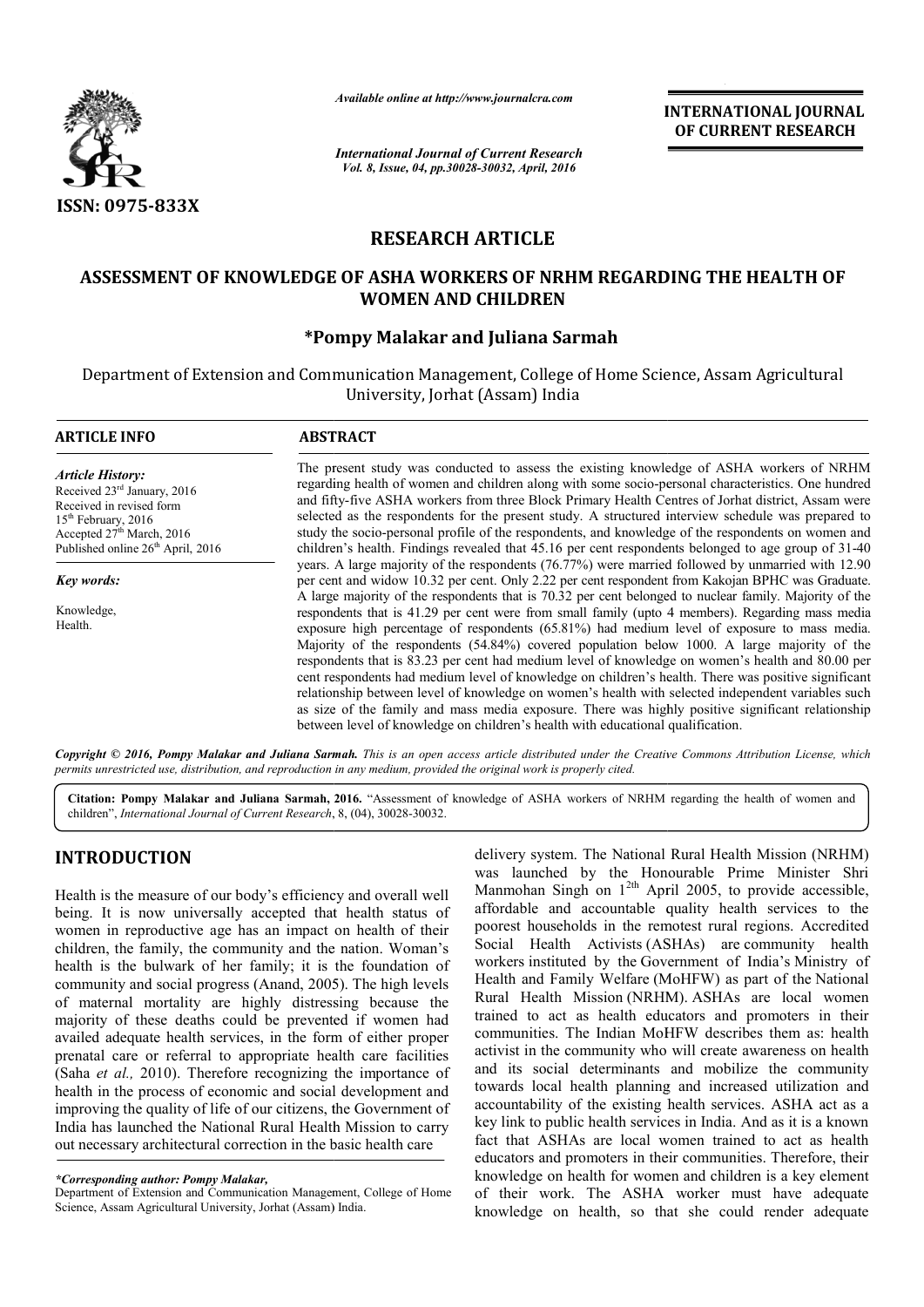services to the beneficiaries i.e., to women and children. If the ASHA workers do not have adequate knowledge on women and children's health then she will not be able to provide good health services to her beneficiaries.

## **Objective**

The study was conducted to assess the existing knowledge of respondents regarding health of women and children in Jorhat district of Assam, along with some socio-personal characteristics.

## **MATERIALS AND METHODS**

In the year 2015 the study was done. Jorhat district of Assam was selected purposively for the present study. Three Block Primary Health Centres (BPHCs) of Jorhat district of Assam i.e. Baghchung BPHC, Kakojan BPHC, and Titabar BPHC were selected purposively. From the selected BPHCs total 31 sub-centres were selected and all 5 ASHA workers from each sub-centre were the respondents of the present study. The respondents were administered by an interview schedule comprising of questions associated with the socio-personal characteristics of the respondents and knowledge on women and children health. Frequency and percentage were calculated to find out the socio-personal information of the respondents. Mean, standard deviation, correlation co-efficient and t-test were used to find out the knowledge of respondents on women and children's health and relationship between level of knowledge on women and children's health with selected independent variables.

## **RESEARCH FINDINGS AND DISCUSSION**

The results of the study showed that 45.16 per cent of total respondents belonged to age group of 31-40 years (Table 1). It is revealed from the Table1 that 76.77 per cent respondents were married. Further it is found that 70.32 per cent respondents were HSLC passed and it is interesting to note that only 2.22 per cent respondent from Kakojan BPHC was Graduate. It is revealed from Table 1 that the majority of the respondents that is 70.32 per cent were from nuclear family whereas 27.10 per cent respondents were from joint family. A few respondents (2.58%) were from extended family. The Table.1 further indicated that 41.29 per cent of respondents belonged to small family; followed by 30.32 per cent medium and 28.39 per cent respondents belonged to large family. Majority of the respondents that is 65.81 per cent had medium level of mass media exposure followed by 18.06 per cent high and 16.13 per cent had low level of mass media exposure (Fig. 1). It is revealed from the Table 2 that a large majority of the respondents that is 83.23 per cent respondents had medium level of knowledge on women's health. A very few respondents (7.74 %) had low level of knowledge on women's health. It is evident from the table that the highest percentage of respondents (83.23%) possesses medium level of knowledge on women's health. It might be due to the fact that the respondents might get enough scope to collect information on women's health from different mass media sources which might help them to possess a medium level of knowledge on women's health or because of receiving trainings from NRHM might also have helped them to have enough knowledge.

|  | Table 1. Distribution of respondents according to their socio-personal characteristics |  |  |
|--|----------------------------------------------------------------------------------------|--|--|
|  |                                                                                        |  |  |

| Characteristics              |    | Baghchung BPHC (n=60)    |    | Kakojan BPHC (n=45) |                          | Titabar BPHC (n=50)      |     | Total $(n=155)$ |
|------------------------------|----|--------------------------|----|---------------------|--------------------------|--------------------------|-----|-----------------|
|                              | f  | $\frac{0}{0}$            | f  | $\%$                | f                        | $\frac{0}{0}$            | f   | $\frac{0}{0}$   |
| 1.Age (in years)             |    |                          |    |                     |                          |                          |     |                 |
| $20 - 30$                    | 10 | 16.67                    | 2  | 4.44                | 12                       | 24.00                    | 24  | 15.48           |
| $31 - 40$                    | 30 | 50.00                    | 24 | 53.33               | 16                       | 32.00                    | 70  | 45.16           |
| $41 - 50$                    | 20 | 33.33                    | 19 | 42.22               | 22                       | 44.00                    | 61  | 39.35           |
| 2. Marital status            |    |                          |    |                     |                          |                          |     |                 |
| Married                      | 43 | 71.67                    | 27 | 60.00               | 49                       | 98.00                    | 119 | 76.77           |
| Unmarried                    | 4  | 6.66                     | 15 | 33.33               |                          | 2.00                     | 20  | 12.90           |
| Widow                        | 13 | 21.67                    | 3  | 6.67                | $\overline{\phantom{a}}$ | $\overline{\phantom{a}}$ | 16  | 10.32           |
| 3. Educational qualification |    |                          |    |                     |                          |                          |     |                 |
| Up to HSLC                   | 9  | 15.00                    | 5  | 11.11               | 8                        | 16.00                    | 22  | 14.19           |
| HSLC passed                  | 46 | 76.67                    | 29 | 64.44               | 34                       | 68.00                    | 109 | 70.32           |
| HS passed                    | 5  | 8.33                     | 10 | 22.22               | 8                        | 16.00                    | 23  | 14.84           |
| Graduate                     |    | $\overline{\phantom{a}}$ |    | 2.22                | $\blacksquare$           | $\blacksquare$           |     | 0.65            |
| 4. Family type               |    |                          |    |                     |                          |                          |     |                 |
| Nuclear                      | 37 | 61.67                    | 34 | 75.56               | 38                       | 76.00                    | 109 | 70.32           |
| Joint                        | 19 | 31.67                    | 11 | 24.44               | 12                       | 24.00                    | 42  | 27.10           |
| Extended                     | 4  | 6.66                     | ۰  | ٠                   | $\overline{\phantom{a}}$ | $\blacksquare$           | 4   | 2.58            |
| 5. Family size               |    |                          |    |                     |                          |                          |     |                 |
| Small                        | 26 | 43.33                    | 17 | 37.78               | 21                       | 42.00                    | 64  | 41.29           |
| Medium                       | 12 | 20.00                    | 16 | 35.55               | 19                       | 38.00                    | 47  | 30.32           |
| Large                        | 22 | 36.67                    | 12 | 26.67               | 10                       | 20.00                    | 44  | 28.39           |

**Table 2. Distribution of respondents according to their level of knowledge on women's health**

| Knowledge level  |     | Baghchung BPHC $(n=60)$ |    | Kakojan BPHC (n=45) | Titabar BPHC | $n=50$ | Total | $n = 155$     |
|------------------|-----|-------------------------|----|---------------------|--------------|--------|-------|---------------|
|                  |     | $\frac{0}{0}$           |    | $\%$                |              | $\%$   |       | $\frac{0}{0}$ |
| L <sub>0</sub> W |     | 3.33                    |    | 8.89                |              | 12.00  | - ⊥   | 7.74          |
| Medium           | ے ر | 86.67                   | 38 | 84.44               | 39           | 78.00  | 129   | 83.23         |
| High             |     | 10.00                   |    | 6.67                |              | 10.00  |       | 9.03          |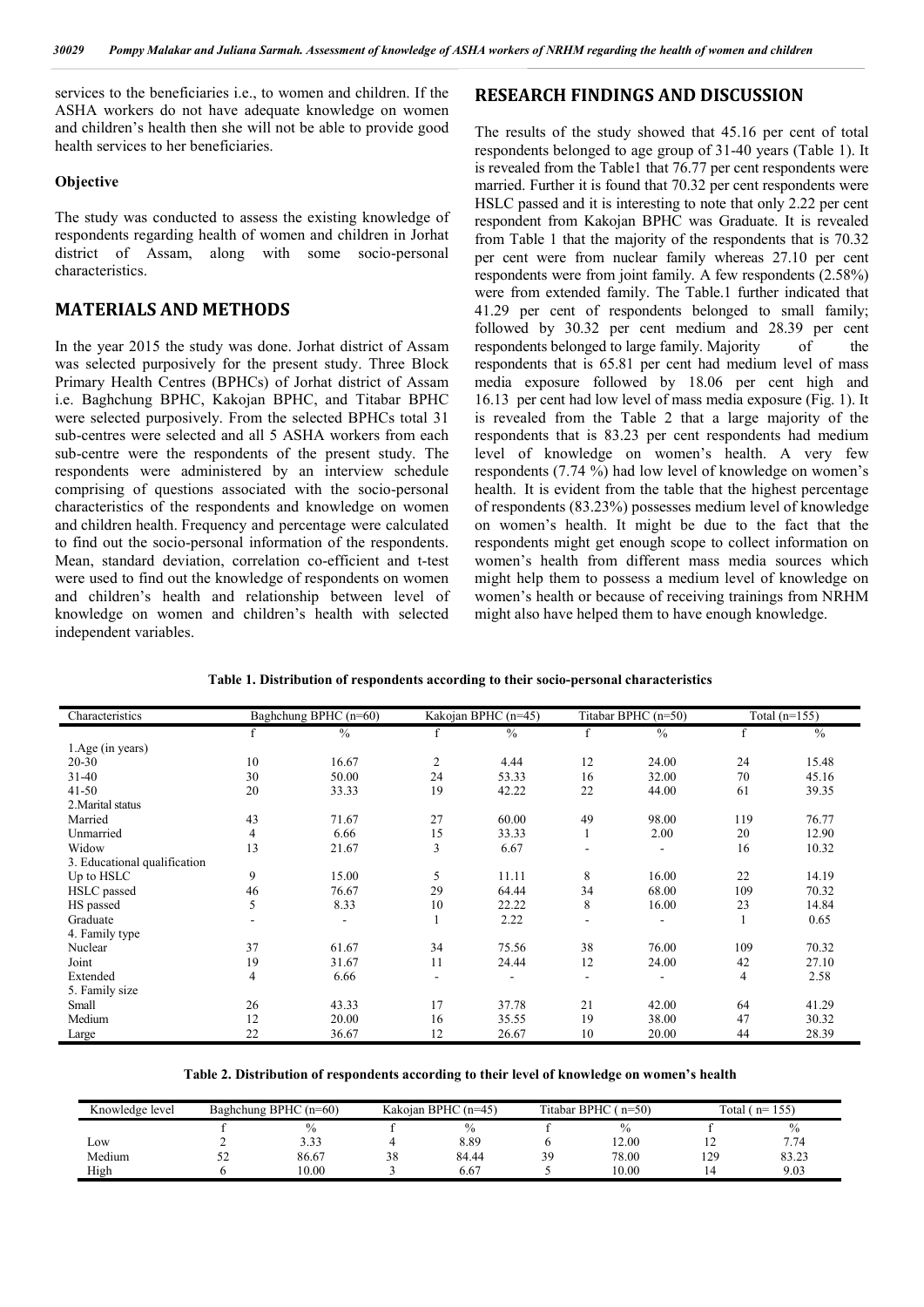



#### Table 3. Distribution of respondents according to their knowledge on women's health

|     | Sl. No. Statements                                                                              | Percentage<br>% Known<br>by respondents by respondents | %Unknown |
|-----|-------------------------------------------------------------------------------------------------|--------------------------------------------------------|----------|
| 1.  | Menstruation period naturally lasts for 3-6 days                                                | 100.00                                                 |          |
| 2.  | A mother is not to be stopped breastfeeding completely after the age of 6 months of her baby    | 100.00                                                 |          |
| 3.  | Health check-up is very much essential as soon a woman conceives                                | 99.35                                                  | 0.65     |
| 4.  | One time health check-up is not enough during pregnancy                                         | 99.35                                                  | 0.65     |
| 5.  | First secretion of breast milk which is thick and yellow in color is known as colostrums        | 99.35                                                  | 0.65     |
| 6.  | Fasting during pregnancy never helps in smooth delivery                                         | 98.06                                                  | 1.94     |
| 7.  | A pregnant woman is to consume a balanced diet                                                  | 97.42                                                  | 2.58     |
| 8.  | Anaemia can be prevented by taking iron supplements                                             | 96.77                                                  | 3.23     |
| 9.  | Feeding of colostrums is must for the baby                                                      | 94.84                                                  | 5.16     |
| 10. | Nutrition for lactating mother has same importance as that for a pregnant lady                  | 93.55                                                  | 6.45     |
| 11. | Requirement of iron is same in both pregnancy and lactating period                              | 93.55                                                  | 645      |
| 12. | Obesity never helps for smooth delivery of a child                                              | 92.90                                                  | 7.10     |
| 13. | Generally, average age of menopause is 45-55 years                                              | 92.26                                                  | 7.74     |
| 14. | Only mother is not responsible for determination of sex of her baby in the womb                 | 89.68                                                  | 10.32    |
| 15. | First 28 days is more crucial for a baby born with complicacies                                 | 87.74                                                  | 12.26    |
| 16. | Extra amount of calcium is required during pregnancy                                            | 87.10                                                  | 12.90    |
| 17. | Women gains about 11-12 kg weight during pregnancy                                              | 76.77                                                  | 23.23    |
| 18. | Registration of pregnancy can be made at the beginning of pregnancy                             | 75.48                                                  | 24.52    |
| 19. | Tetanus toxoid injection is necessary for a pregnant women not because she gets cut in her body | 65.81                                                  | 34.19    |
| 20. | Anaemia is a common problem during pregnancy                                                    | 63.87                                                  | 36.13    |
| 21. | The daily nutritional requirements of women differ from that of men                             | 55.48                                                  | 44.52    |
| 22. | Baby is to be feed with one breast only at a time                                               | 0.65                                                   | 99.35    |

#### Table 4. Distribution of respondents according to their level of knowledge on children's health

| Knowledge level |    | Baghchung BPHC $(n=60)$ | Kakojan BPHC (n=45) |                          | Titabar BPHC (n=50) |     | Total $(n=155)$ |
|-----------------|----|-------------------------|---------------------|--------------------------|---------------------|-----|-----------------|
|                 |    |                         | $\frac{0}{0}$       |                          | $\frac{0}{0}$       |     | $\%$            |
| LOW             |    | 8.33                    | 20.00               |                          | 4.00                | 10  | 10.32           |
| Medium          | 42 | 70.00                   | 75.56               | 48                       | 96.00               | 124 | 80.00           |
| High            |    | 21.67                   | 4.44                | $\overline{\phantom{0}}$ |                     |     | 9.68            |

# **Table 5. Distribution of respondents according to their knowledge on children's health their on N=155**

| S.No. | <b>Statements</b><br>Percentage                                                                                                                               |           |                                           |        |      |
|-------|---------------------------------------------------------------------------------------------------------------------------------------------------------------|-----------|-------------------------------------------|--------|------|
|       |                                                                                                                                                               | $%$ Known | %Unknown<br>by respondents by respondents |        |      |
| .,    | A child is to be feed with yellow fruits such as ripe papaya, ripe mango etc. to protect him from Vitamin A<br>deficiency                                     |           |                                           | 100.00 |      |
|       | Vaccination has an important role to protect a child from different diseases                                                                                  |           |                                           | 99.35  | 0.65 |
| 3.    | Anaemia (less percentage of Hb in blood) in childhood can be prevented by inclusion of gradual weaning of<br>egg yolk, green leafy vegetables, meat & cereals |           |                                           | 98.71  | 1.29 |
| 4.    | The first and main symptoms of a child, suffering from protein-energy malnutrition is loss of weight<br>according to his age.                                 |           |                                           | 98.06  | l.94 |

N=155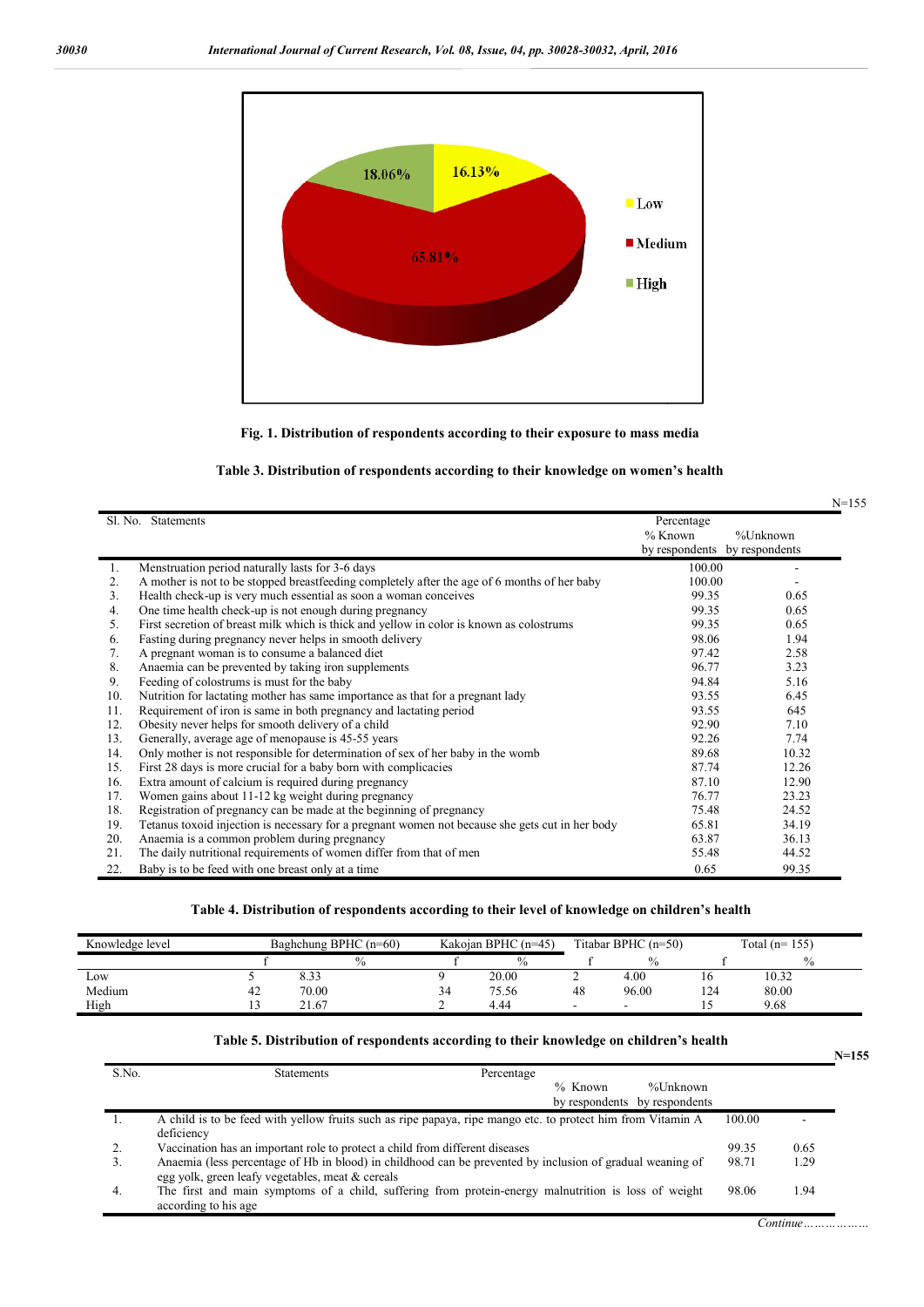| 5.  | The colour of a newborn baby is not pale                                                     | 97.42 | 2.58  |
|-----|----------------------------------------------------------------------------------------------|-------|-------|
| 6.  | If a child is suffering from diarrhea, breast feeding is not to be stopped                   | 96.13 | 3.87  |
| 7.  | After birth the infant should be covered with sterilized cloth                               | 95.48 | 4.52  |
| 8.  | Breastfeeding should be started within 1 hour of delivery                                    | 93.55 | 6.45  |
| 9.  | Child is to be breast feed as long as possible                                               | 92.26 | 7.74  |
| 10. | A healthy newborn baby always cry as soon as he is born                                      | 90.32 | 9.68  |
| 11. | Child should be feed as soon as the food is ready                                            | 85.81 | 14.19 |
| 12. | Anaemia reduces the child's resistance to infections                                         | 83.87 | 16.13 |
| 13. | The mother is not to be stopped breast feeding as soon as baby starts weaning                | 83.23 | 16.77 |
| 14. | Use of powder harms the baby                                                                 | 80.00 | 20.00 |
| 15. | A newborn baby generally sleeps for most part of the day                                     | 76.13 | 23.87 |
| 16. | A child is to be weaned when he is 4-6 months old                                            | 75.48 | 24.52 |
| 17. | Protein Energy Malnutrition is not caused due to inadequate water intake                     | 73.55 | 26.45 |
| 18. | A child is to be feed diluted cow's milk (mixed with water) if he does not get mother's milk | 56.13 | 43.87 |
| 19. | The normal body temperature of a newborn baby is $98^{\circ}$ to $99^{\circ}$ F              | 55.48 | 44.52 |
| 20. | Child should not be forced if he refuses to eat meal                                         | 53.55 | 46.45 |
| 21. | Infancy includes the time from birth to one year of age.                                     | 43.23 | 56.77 |
| 22. | Newborn baby's heart rate is about 180 per minute                                            | 36.77 | 63.23 |
| 23. | 'Not able to see in the dim light' is the symptom of Vitamin A deficiency                    | 22.58 | 77.42 |
| 24. | The child gets energy if the jaggery or sugar is mixed in his diet                           | 13.55 | 86.45 |

#### **Table 6. Relationship between knowledge of respondents on women's health with selected independent variable**

| Variables                 | Correlation Co-efficient ('r') | 't' value |
|---------------------------|--------------------------------|-----------|
| Age                       | 0.004                          | 0.049     |
| Marital status            | 0.029                          | 0.358     |
| Educational qualification | 0.063                          | 0.780     |
| Type of family            | 0.064                          | 0.793     |
| Size of the family        | $0.182*$                       | 2.288     |
| Mass media exposure       | $0.203*$                       | 2.562     |
| Population covered        | 0.022                          | 0.271     |

\* Significant at the 0.05 level

**Table 7. Relationship between knowledge of respondents on children's health with selected independent variables**

| Variables                 | Correlation Co-efficient ('r') | 't' value |
|---------------------------|--------------------------------|-----------|
| Age                       | 0.063                          | 0.786     |
| Marital status            | 0.134                          | 1.671     |
| Educational qualification | $0.247**$                      | 3.150     |
| Type of family            | 0.064                          | 0.793     |
| Size of the family        | 0.055                          | 0.681     |
| Mass media exposure       | 0.031                          | 0.383     |
| Population covered        | 0.093                          | 1.155     |

\*\* Significant at the 0.01 level

It is interesting to note in the Table 3 that all the respondents under the study had knowledge on duration of menstruation period and about the continuation of breast feeding after 6 months. But some statements were not known by most of the respondents. Almost all the respondents (99.35%) had no knowledge about the fact that baby is to be fed with one breast at one feed only which is an important aspect to be known by all the mothers. It might be because of the fact that during training period these important aspects were not discussed thoroughly. Therefore an intervention programme is highly required for the respondents. It would help the respondents to render their services more effectively. It is revealed from Table 4 that a large majority of the respondents that is 80.00 per cent had medium level of knowledge on children's health. Few respondents (9.68%) had high level of knowledge on children's health. The ASHA workers might gain enough scope to collect information on children's health from different mass media like television, radio, newspaper etc. As the ASHA workers has undergone various trainings provided by NRHM which might help most of them to possess a good knowledge on children's health.

Table 5 revealed that all the respondents had knowledge about the sources of Vitamin A, but a higher percentage of respondents did not know about the symptoms of Vitamin A deficiency. It might be the fact that they had not been given full knowledge on some aspects during the training period. Therefore an intervention programme is highly required for the respondents in such items so that they can provide better services to NRHM.

It is revealed from Table 6 that there was positive significant relationship between level of knowledge on women's health and size of the family. It means that the level of nutrition knowledge of respondents increased with increase in number of family members at their home. This might be due to the fact that the respondents might get scope to know about the different information from different age group of members of the family by keeping contact with them. These might be the reason for increase in her knowledge. Further analysis shows that the level of knowledge on women's health had positive significant relationship with mass media exposure. The level of knowledge on women's health was more who had adequate